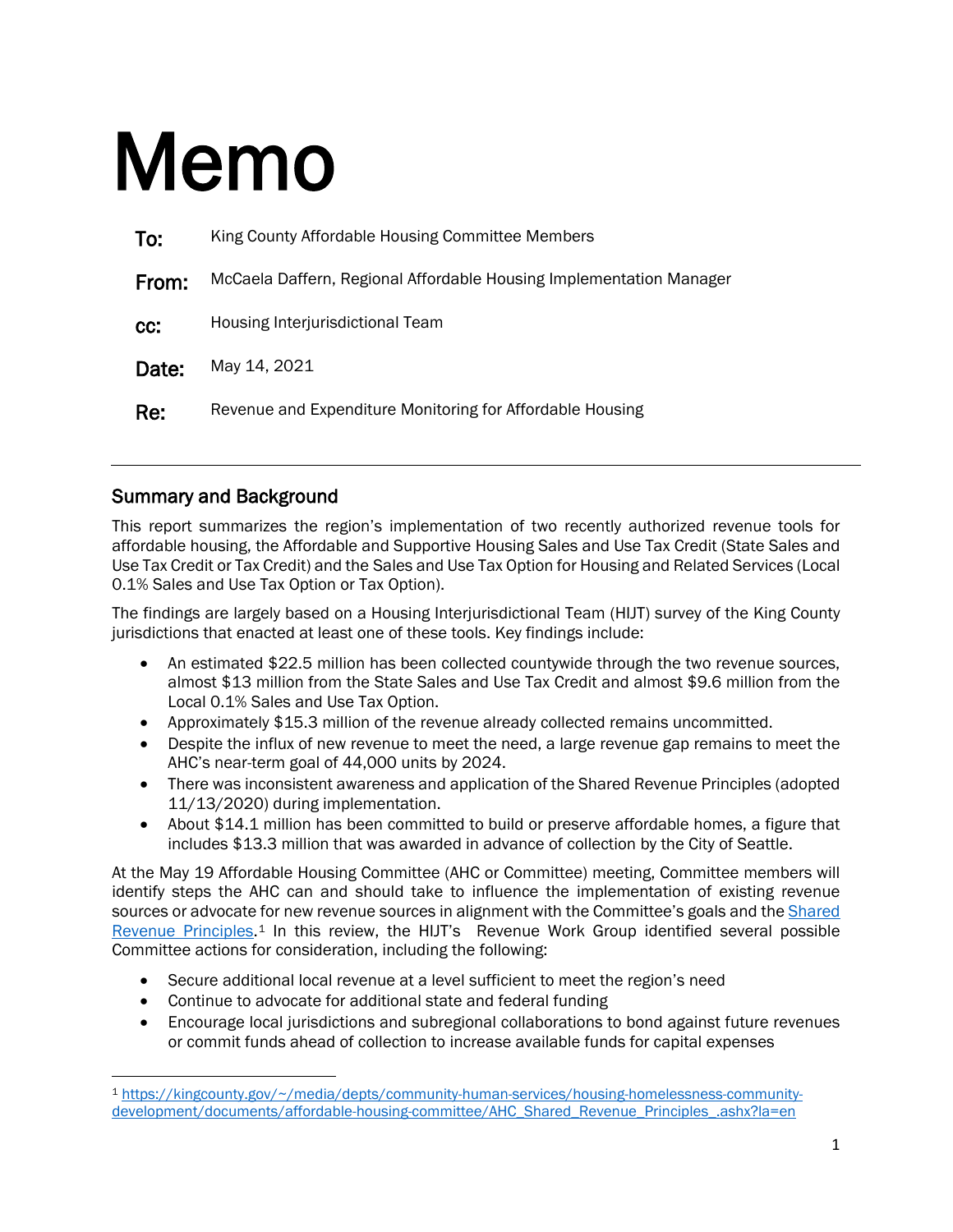- Encourage local jurisdictions and public funders to prioritize funds for the swift production and preservation of housing that will remain affordable for the long term
- Encourage local jurisdictions and subregional collaborations to consider and align efforts with the Shared Revenue Principles
- Facilitate partnerships to support the capacity building necessary to deploy new revenue
- Consistently track implementation of new revenue and lessons learned
- Assist jurisdictions in identifying equitable processes and achieving equitable outcomes

#### *State Sales and Use Tax Credit*

The Legislature passed the State Sales and Use Tax Credit into law as Substitute House Bill (SHB) 1406 in 2019. It is codified in [RCW 82.14.540.](https://app.leg.wa.gov/rcw/default.aspx?cite=82.14.540) The tax credit authorized jurisdictions to implement a 0.0073 or 0.0146 percent local sales tax, which would be credited against the state's portion of the sales and use tax, to fund affordable or supportive housing. Participating jurisdictions are permitted to use funds for affordable housing capital, acquisition, or operations and maintenance needs or, for small jurisdictions, rental assistance. Thirty jurisdictions<sup>[2](#page-1-0)</sup> in King County imposed the Tax Credit. Over the course of 2020, by the end of which all 30 jurisdictions had begun collecting revenue, this tax generated \$9.5 million. The AHC issued recommendations [to King County jurisdictions](https://kingcounty.gov/%7E/media/depts/community-human-services/housing-homelessness-community-development/documents/affordable-housing-committee/2021_AHC_StateLegislativeAgenda.ashx?la=en) related to implementation of the Tax Credit in 2019.

#### *Local 0.1% Sales and Use Tax Option*

The Legislature passed the Local 0.1% Sales and Use Tax Option into law as HB 1590 in 2020. It is codified within [RCW 82.14.530.](https://app.leg.wa.gov/rcw/default.aspx?cite=82.14.530) HB 1590 authorized jurisdictions to impose, through council action, a 0.1 percent local sales and use tax and use the tax to support affordable housing, behavioral health facilities, and related supportive services. A minimum of 60 percent of revenues collected must be used for constructing affordable housing and facilities providing housing-related services, constructing mental and behavioral health-related facilities, or funding the operations and maintenance costs of newly constructed affordable housing, facilities providing housing-related services, or evaluation and treatment centers. The remainder of the moneys collected must be used for health- and housing-related services. Nine jurisdictions<sup>[3](#page-1-1)</sup> in King County imposed the Tax Option. King County's Health [through Housing](https://kingcounty.gov/%7E/media/depts/community-human-services/housing-homelessness-community-development/documents/affordable-housing-committee/Meeting_03_24_2021/HTH_Implementation_Plan_Memo.ashx?la=en) program is supported by these funds. The AHC adopted its Shared Revenue Principles after this tax was enacted but before implementation began. Countywide, this revenue source is projected to generate \$66.2 million in 2021, its first full year of collections.

#### Data Collected and Key Findings

The HIJT collected publicly available information and surveyed local jurisdictions to gather the following information about these two revenue tools:

- How many and which jurisdictions have enacted the authorized tools
- Revenue collected as of March 2021
- Planned and committed/awarded expenditures
- Resulting or projected housing production
- Implementation alignment with AHC's Shared Revenue Principles
- Equity in processes and outcomes
- Administrative challenges

 $\overline{\phantom{a}}$ 

The HIJT obtained data from the Washington State Department of Commerce through March 31, 2021,

<span id="page-1-0"></span><sup>2</sup> Auburn, Bellevue, Bothell, Burien, Carnation, Clyde Hill, Covington, Des Moines, Duvall, Enumclaw, Federal Way, Issaquah, Kenmore, Kent, King County, Kirkland, Lake Forest Park, Maple Valley, Mercer Island, Newcastle, North Bend, Redmond, Renton, Sammamish, SeaTac, Seattle, Shoreline, Snoqualmie, Tukwila, Woodinville

<span id="page-1-1"></span><sup>3</sup> Bellevue, Covington, Issaquah, Kent, King County, Maple Valley, North Bend, Renton, Snoqualmie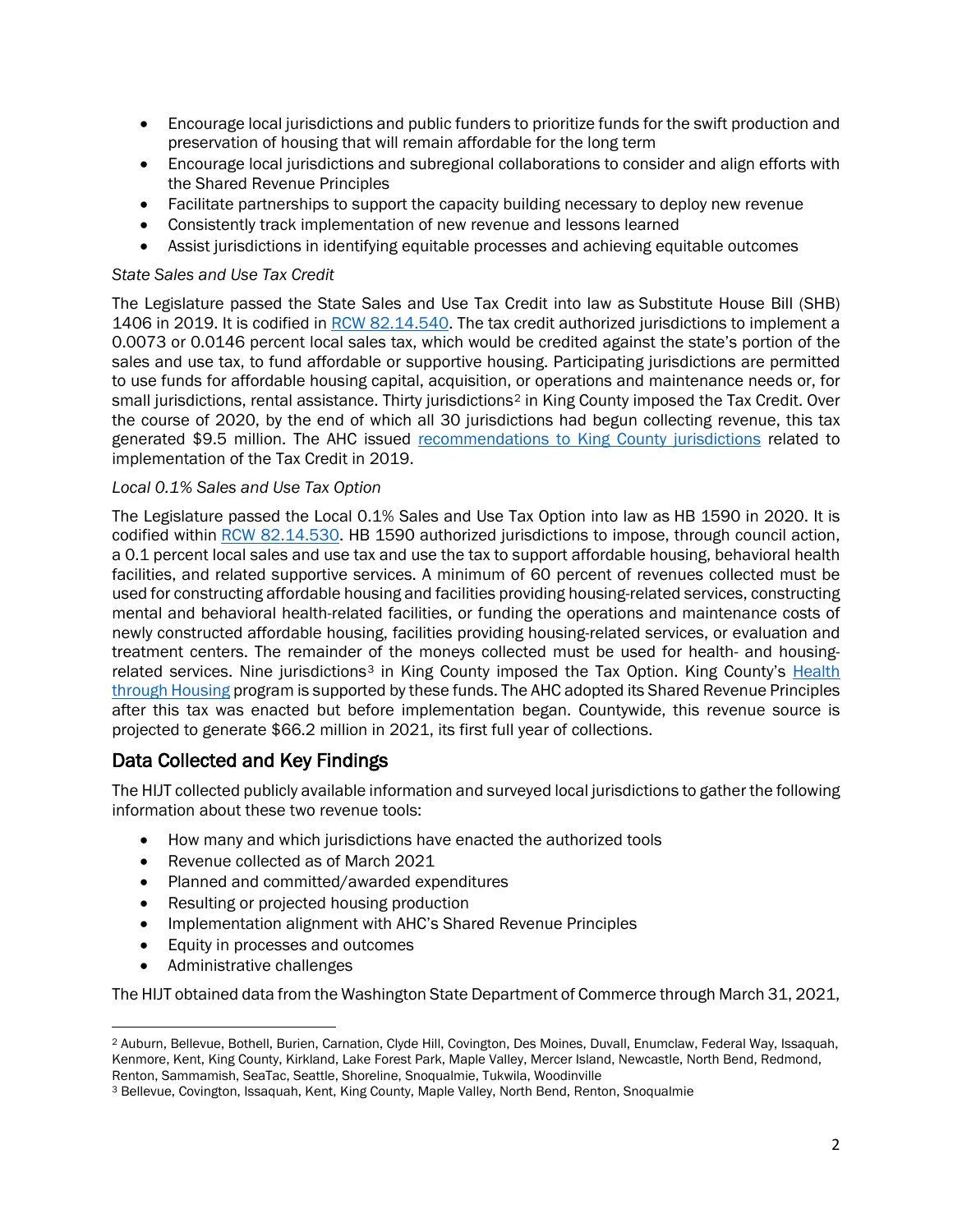and distributed a survey in April 2021 to the 30 jurisdictions that enacted one or more of these tools, with 25 jurisdictions responding.<sup>4</sup> Results from the data collection are included as Exhibit 1. What follows is a discussion of the key findings.[5](#page-2-1) 

#### Regional Revenue Collections, Commitments, and Uses

*Analysis*

#### **Collections**

- Together, an estimated \$22.5 million has been collected since enactment: about \$13 million from the Tax Credit and \$9.6 million from the Tax Option.
- Combined, this represents about 0.1 percent of the overall \$18 billion needed from existing and new revenue sources between 2019 and 2024 and about 0.5 percent of the local share of \$5 billion in revenue needed.<sup>[6](#page-2-2)</sup>
- This points to the need for substantial new public revenue to meet the 44,000-unit goal by 2024.

#### **Commitments**

- About \$14.9 million has been committed by nine jurisdictions for a range of eligible uses: \$14.1 million from the Tax Credit and about \$800,000 from the Tax Option. The rate of commitments has increased since 2019.
- The majority of the funds (\$13.3 million) were committed by the City of Seattle, which forward committed much off their Tax Credit revenue to accelerate affordable unit production. Seattle's total collections only amount to about \$5.5 million.
- Among the other jurisdictions responding to the survey, eight more jurisdictions deployed the remaining \$800,000 of funds.
- Approximately \$15.3 million of the revenue collected remains uncommitted.
- For many jurisdictions, these funds represent the first locally controlled revenue that can be used to support affordable housing development and preservation, so not all jurisdictions had a plan and/or capacity in place to award swiftly.
- Over time, the Tax Option is projected to raise substantially more revenue than the Tax Credit: the Tax Option is projected to generate \$66.2 million in its first full year of collections and is a permanent source of revenue, while the Tax Credit generated \$9.5 million in its first full year of collections and sunsets twenty years after jurisdictions impose the tax.

#### Use of Funds

- Approximately 94 percent of the \$14.9 million committed (or \$14.1 million) was in support of projects that will build or preserve affordable homes.
- These funds will be leveraged with other funds to build or preserve 678 units affordable at or below 80 percent of AMI, with 454 (67 percent) of these units affordable to households earning at or below 50 percent AMI.
- Approximately four percent (\$530,000) of the commitments made have been committed to health- and housing-related services.

<span id="page-2-0"></span> $\overline{a}$ <sup>4</sup> Department of Commerce data covered revenue collected and expenditures through Sales and Use Tax Credit only. Normandy Park did not notify the State Department of Revenue that they enacted the Tax Credit and thus are excluded<br>from Commerce's data. All other data was self-reported by participating jurisdictions.

<span id="page-2-1"></span><sup>&</sup>lt;sup>5</sup> Unless otherwise noted, all numbers and percentages refer to the percentage of jurisdictions that responded to a HIJT survey for each question as not all jurisdictions responded and not all answered every question.

<span id="page-2-2"></span><sup>6</sup> Revenue collections for State Sales and Use Tax Credit started in 2019 or 2020, depending on when the jurisdiction enacted the tax. Revenue collections for Local 0.1% Sales and Use Tax Option didn't start until late 2020. Revenue collection data may be skewed due to COVID-related fluctuations in the sales and use tax. Annually going forward, the Tax Option Is projected to raise substantially more than the Tax Credit.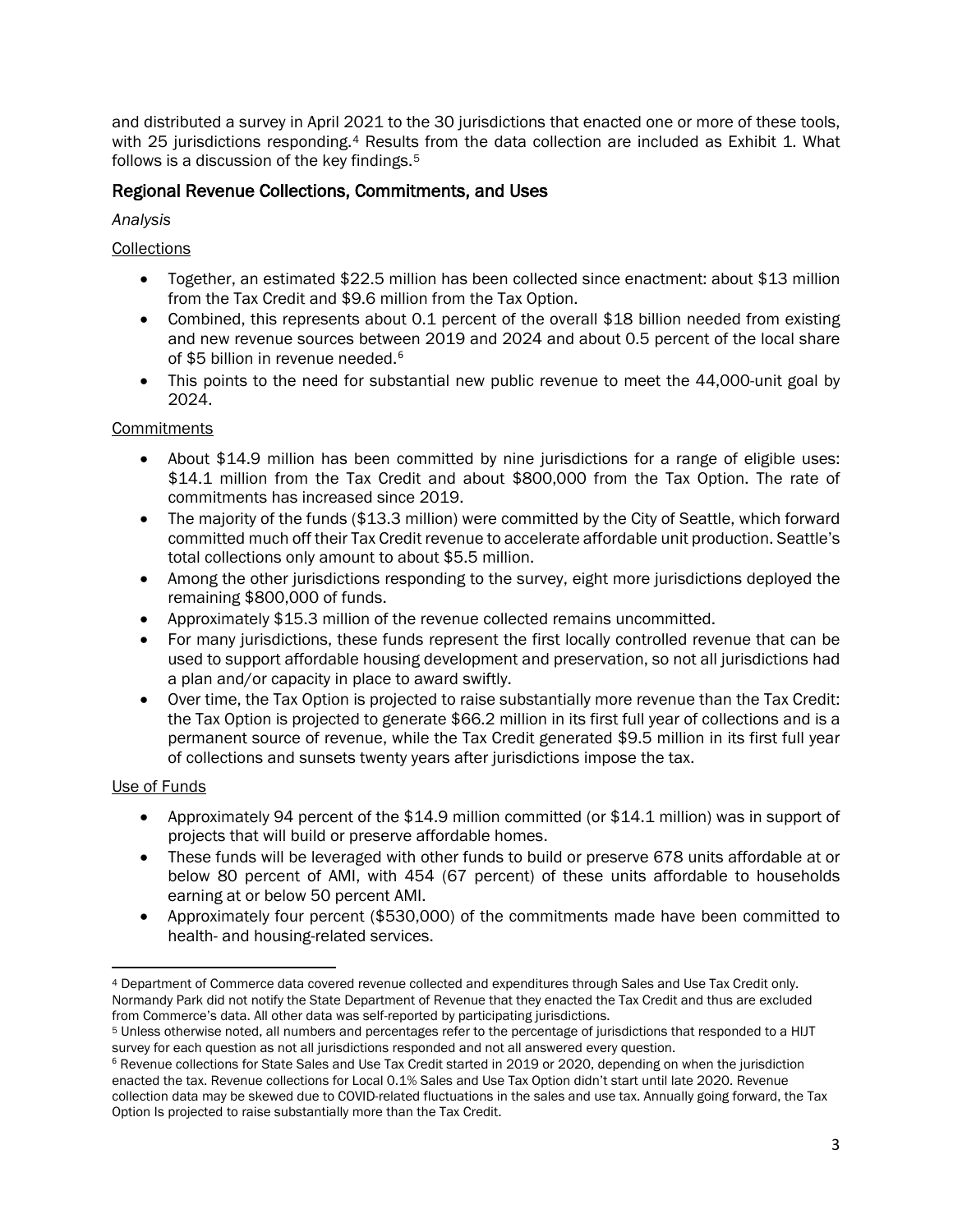• Approximately two percent (\$310,000) from the Tax Credit was deployed into the community for rental assistance. This amount could decrease as expanded state and federal resources are deployed and the COVID-19 crisis becomes less acute.

*Takeaways and Possible Committee Next Steps*

- An estimated \$22.5 million has been collected, but a large revenue gap remains to meet the AHC's near-term goal of 44,000 units (Shared Revenue Principle 1). To increase the revenue available, the Committee could:
	- $\circ$  Identify and implement local revenue sources with a magnitude sufficient to meet the region's need
	- $\circ$  Continue to advocate for more state and federal funding for affordable housing
- Because of the small scale of the Tax Credit, even pooled collections will take time to accumulate enough to support capital projects. More funding from these tools would be available for capital investments in the near term if a portion of future revenue were made available up front for capital investments through the issuance of bonds of forward commitment of funds in advance of collections. For example, if \$1 million in annual revenues of State Sales and Use Tax Credit was bonded against over the next 18 years, it would generate \$14 million in upfront capital to address the region's housing crisis more quickly. Bonded funds can only be used for capital purposes; therefore, funding for operating, maintenance and services would need to be considered in balance. To increase near-term impact, the Committee could:
	- $\circ$  Encourage jurisdictions and subregional collaborations to bond against future revenues or commit funds ahead of collection to increase available funds for capital expenses.
- Of the revenue committed and deployed,  $94$  percent (\$14.1 million) is being used for affordable housing capital or acquisition. Approximately \$15.3 million of the revenue collected remains uncommitted. Managing housing funding is a new endeavor for most jurisdictions. To ensure alignment and increase the speed of commitments, the Committee could:
	- o Identify ways to encourage local agencies enacting these and future revenue tools to do so in a manner aligned with the Shared Revenue Principles, at a pace commensurate with the scale of the need, and targeted toward the production, preservation, operation, maintenance, and services of housing that will remain affordable for the long term.
	- $\circ$  Continue to track implementation to ensure decisions align with the funding priorities, approach, and outcomes articulated in the Shared Revenue Principles.

#### Jurisdictional Collaboration

*Analysis*

- The AHC recommended jurisdictions collaborate regionally and subregionally in the implementation and distribution of housing funding in the Shared Revenue Principles.
- Several jurisdictions have not yet committed any funds because they are still developing implementation plans or forming the partnerships and agreements necessary to award these funds in collaboration with other jurisdictions.
- Most South King Housing and Homelessness Partners (SKHHP) member jurisdictions plan to pool their resources to establish SKHHP's first-ever capital fund, still under development.
- Several SKHHP cities cited that it has been a challenging and slow process to establish the shared agreements, mechanism, and process necessary to pool and award funds.
- ARCH cities report that allocation of collections to the Housing Trust Fund has been smooth a testament to the value of existing partnerships and collaborations.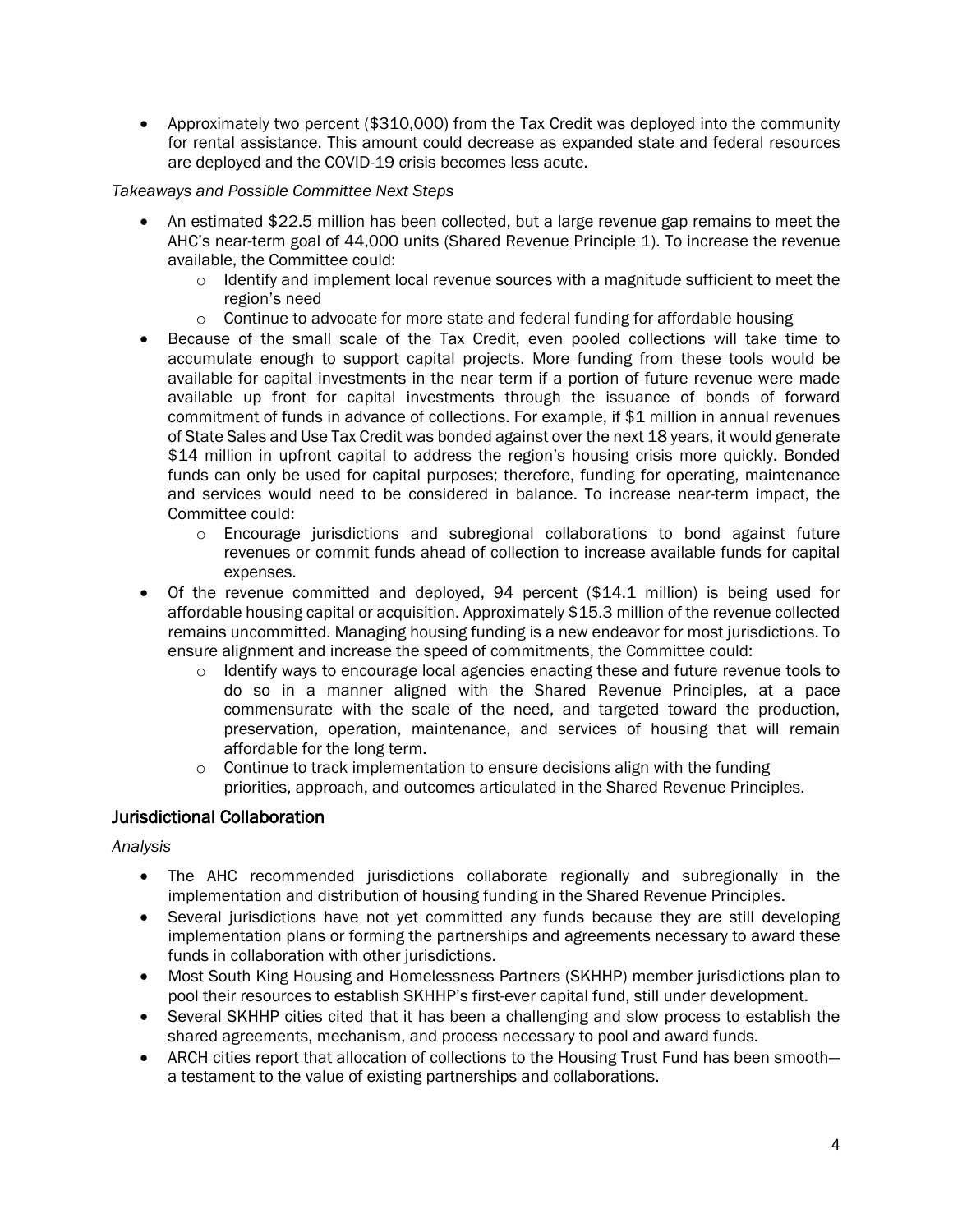*Takeaways and Possible Committee Next Steps*

- Managing housing funding is a new endeavor for most jurisdictions, and most are still in the planning phase. About half of jurisdictions that responded are pooling their funds at the subregional level (57 percent for the Tax Option and 40 percent for the Tax Credit). To support effective collaboration, the Committee could:
	- $\circ$  Help facilitate the partnerships between jurisdictions and subregional collaborations with relatively little experience in managing affordable housing revenue and established public funders like Seattle, King County, and ARCH to support the capacity-building necessary to deploy this revenue or implement future revenue sources.
	- $\circ$  Continue to identify lessons learned to inform future efforts to secure and implement new revenue tools in a regionally coordinated manner.

#### Equitable Processes and Outcomes

*Analysis*

- A quarter of respondents implementing the Tax Credit and half of respondents implementing the Tax Option reported community involvement focused on those most impacted by housing instability during enactment or implementation.
- More than half of respondents for the Tax Option reported that equity is a stated principle in the legislative or implementation documents.
- Eleven jurisdictions responded that none of the listed pro-equity steps had been taken during enactment or implementation planning for the Tax Credit, with several citing that they deferred to the subregional collaborations to ensure equity in the funding process.
- One jurisdiction suggested it would have been helpful to have guidance on the process to establish equity-based and county-aligned priorities.

#### *Takeaways and Possible Committee Next Steps*

- Most jurisdictions are considering equity in their processes and outcomes, but some would also like additional guidance. To support equitable implementation of revenue sources, the Committee could:
	- $\circ$  Convene jurisdictions and/or meet with the public funders group to share best practices and explore opportunities to prioritize equitable processes and outcomes in future funding award decisions or in the development of implementation plans for these revenue sources.

#### Knowledge of and Alignment with AHC Shared Revenue Principles

#### *Analysis*

- Among the 22 jurisdictions that answered the question, 11 reported that decision-makers had reviewed the AHC's Shared Revenue Principles during the decision-making or implementation planning processes, compared to seven that did not and four that did not know.
- The intended use of funds in most cases aligns with some but not all these principles and other AHC recommendations. For example, about half of respondents were pooling resources for both revenue tools, and about half reported intending to prioritize the use of funds for capital projects that create or preserve affordable housing.

#### *Takeaways and Possible Committee Next Steps*

- Half of responding jurisdictions reported that decision-makers had reviewed the AHC's Shared Revenue Principles during the decision-making or implementation planning. The intended use of funds in most cases aligns with some but not all these principles and other AHC recommendations. To increase awareness and ensure better alignment, the Committee could:
	- o Identify opportunities to encourage local and regional decision makers to consider and align efforts with the Shared Revenue Principles.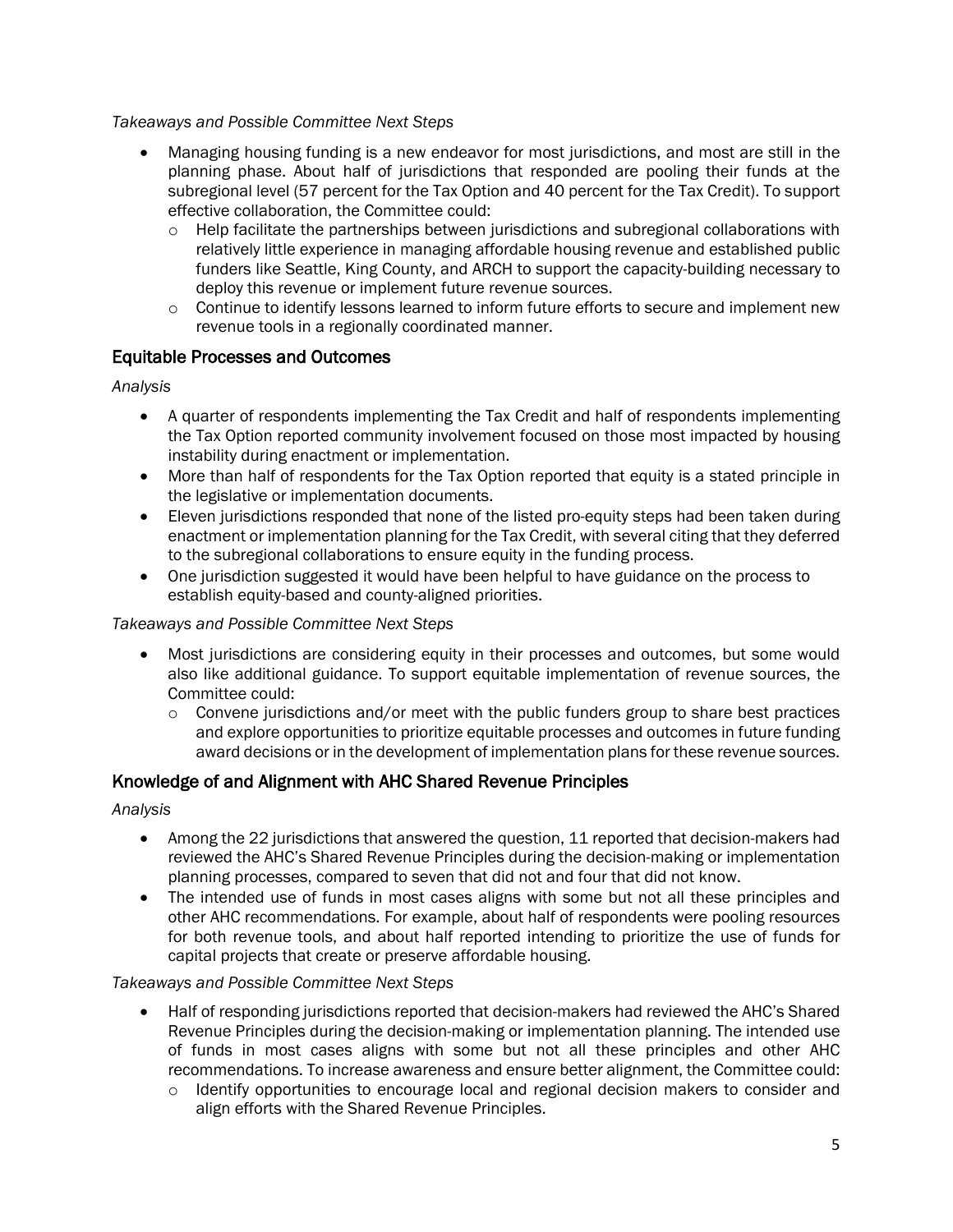# Exhibit 1: Survey Results

#### Table 1a: State Sales and Use Tax Credit (HB 1406/RCW 82.14.540)

*Jurisdictions shaded in gray did not provide data.*

|                    | Revenue                | <b>Use of Funds</b>      |                       |                     |                    |                        |                        |  |
|--------------------|------------------------|--------------------------|-----------------------|---------------------|--------------------|------------------------|------------------------|--|
| Jurisdiction       | Total Collections (\$) | <b>Rental Assistance</b> | Capital Projects (\$) | Facility O & M (\$) | Housing, 0-30% AMI | <b>Housing, 30-50%</b> | <b>Housing, 50-80%</b> |  |
| Auburn             | \$193,601              |                          | \$193,601             |                     |                    |                        |                        |  |
| Bellevue           | \$626,711              |                          |                       |                     |                    |                        |                        |  |
| <b>Bothell</b>     | \$67,393               |                          | \$163,765             |                     |                    |                        |                        |  |
| <b>Burien</b>      | \$87,868               |                          |                       |                     |                    |                        |                        |  |
| Carnation          | \$2,912                |                          |                       |                     |                    |                        |                        |  |
| Clyde Hill         | \$3,433                |                          |                       |                     |                    |                        |                        |  |
| Covington          | \$50,551               | \$87,827                 |                       |                     |                    |                        |                        |  |
| Des Moines         | \$28,705               |                          |                       |                     |                    |                        |                        |  |
| Duvall             | \$8,943                |                          |                       |                     |                    |                        |                        |  |
| Enumclaw           | \$31,818               |                          |                       |                     |                    |                        |                        |  |
| Federal Way        | \$149,403              |                          |                       |                     |                    |                        |                        |  |
| Issaquah           | \$113,277              |                          |                       |                     |                    |                        |                        |  |
| Kenmore            | \$32,703               |                          |                       |                     |                    |                        |                        |  |
| Kent               | \$181,484              |                          |                       |                     |                    |                        |                        |  |
| <b>King County</b> | \$4,630,548            |                          |                       |                     |                    |                        |                        |  |
| Kirkland           | \$142,661              |                          |                       |                     |                    |                        |                        |  |
| Lake Forest Park   | \$2,408                |                          |                       |                     |                    |                        |                        |  |
| Maple Valley       | \$15,918               |                          |                       |                     |                    |                        |                        |  |
| Mercer Island      | \$43,070               | \$64,184                 |                       |                     |                    |                        |                        |  |
| Newcastle          | \$13,637               |                          |                       |                     |                    |                        |                        |  |
| North Bend         | \$13,013               |                          | \$13,023              |                     |                    | 2                      | 5                      |  |
| Redmond            | \$344,330              |                          | \$145,000             |                     | 86                 | 162                    | 219                    |  |
| Renton             | \$123,620              |                          |                       |                     |                    |                        |                        |  |
| Sammamish          | \$58,821               |                          |                       |                     |                    |                        |                        |  |
| SeaTac             | \$76,216               |                          |                       |                     |                    |                        |                        |  |
| Seattle            | \$5,564,624            |                          | \$13,290,231          |                     | 204                |                        |                        |  |
| Shoreline          | \$105,748              | $\sqrt{$157,929}$        |                       |                     |                    |                        |                        |  |
| Snoqualmie         | \$13,801               |                          |                       |                     |                    |                        |                        |  |
| Tukwila            | \$185,211              |                          |                       |                     |                    |                        |                        |  |
| Woodinville        | \$48,211               |                          |                       |                     |                    |                        |                        |  |
| Total              | \$12,960,638           | \$309,940                | \$13,805,620          | \$0                 | 290 units          | 164 units              | 224 units              |  |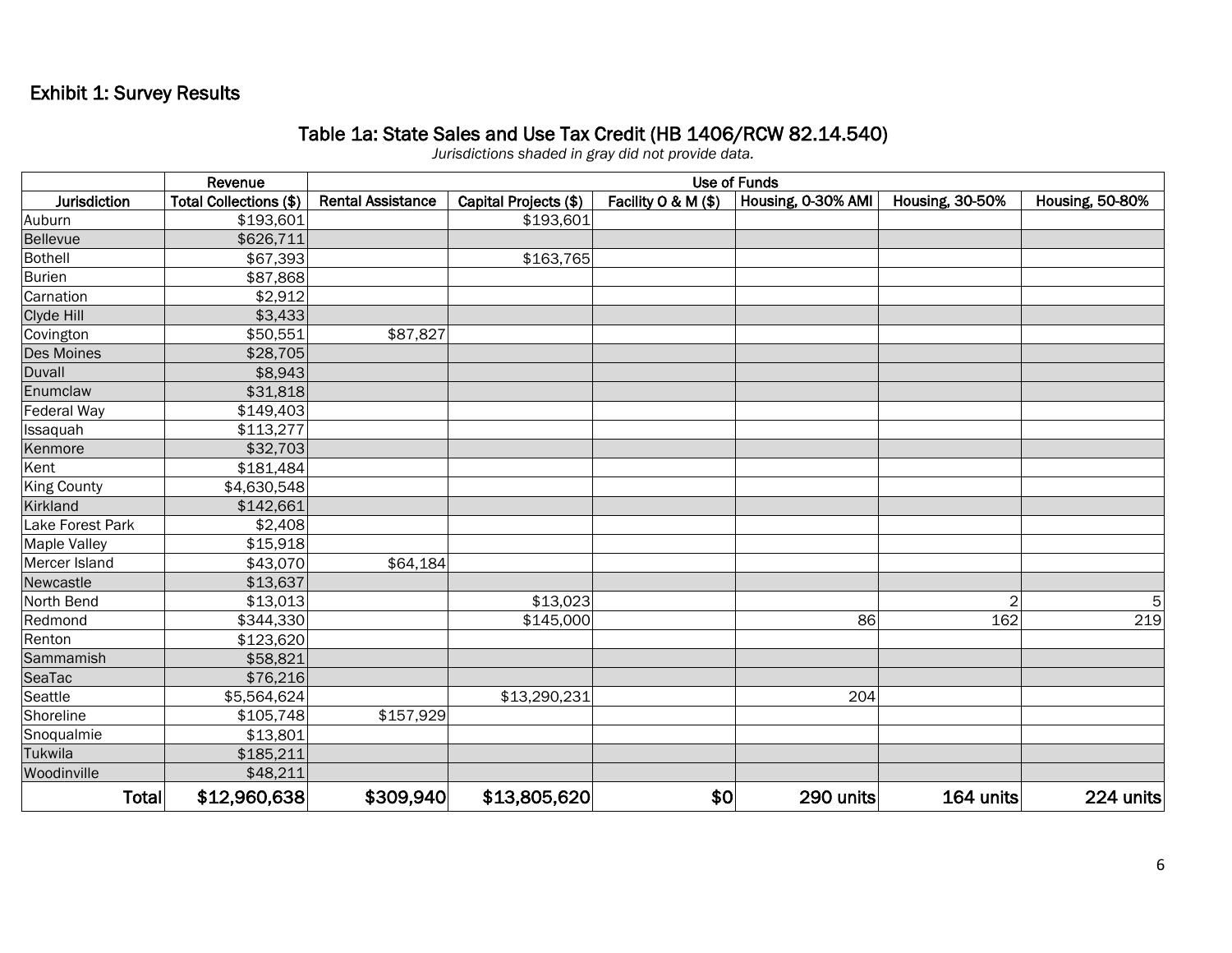### Table 1b: State Sales and Use Tax Credit (HB 1406/RCW 82.14.540)

*Jurisdictions shaded in gray did not provide data.*

|                     | Alignment with Shared Revenue Principles                  |                     |                                               |                                                                                        |                   |                  |                                                 | <b>Pro-Equity Steps Taken</b> |                                   |                                                   |                                                         |                  |
|---------------------|-----------------------------------------------------------|---------------------|-----------------------------------------------|----------------------------------------------------------------------------------------|-------------------|------------------|-------------------------------------------------|-------------------------------|-----------------------------------|---------------------------------------------------|---------------------------------------------------------|------------------|
| <b>Jurisdiction</b> | Reviewed<br><b>Shared</b><br>Revenue<br><b>Principles</b> | Capital<br>projects | <b>Support for</b><br>0-30% AMI<br>households | Opportunity, anti-<br>displacement,<br>wealth-building for<br><b>BIPOC communities</b> | Pool<br>resources | None of<br>these | Other inter-<br>jurisdictional<br>collaboration | Community<br>involvement      | Equity as<br>guiding<br>principle | Identify<br>impacts to<br>communities<br>of color | <b>Direct</b><br>benefits to<br>communities<br>of color | None of<br>these |
| Auburn              | <b>No</b>                                                 |                     |                                               |                                                                                        | Yes               |                  |                                                 |                               |                                   |                                                   |                                                         |                  |
| Bellevue            | Yes                                                       | Yes                 | Yes                                           | Yes                                                                                    |                   |                  |                                                 | Yes                           | Yes                               | Yes                                               | Yes                                                     | None             |
| <b>Bothell</b>      | Yes                                                       | Yes                 |                                               |                                                                                        | Yes               |                  |                                                 |                               |                                   |                                                   |                                                         |                  |
| <b>Burien</b>       | <b>No</b>                                                 | Yes                 |                                               |                                                                                        | Yes               |                  |                                                 |                               |                                   |                                                   |                                                         |                  |
| Carnation           | Yes                                                       |                     | Yes                                           |                                                                                        |                   |                  |                                                 |                               |                                   |                                                   | Yes                                                     |                  |
| Clyde Hill          |                                                           |                     |                                               |                                                                                        |                   |                  |                                                 |                               |                                   |                                                   |                                                         |                  |
| Covington           | <b>No</b>                                                 |                     |                                               |                                                                                        |                   | Yes              |                                                 |                               | Yes                               |                                                   |                                                         |                  |
| Des Moines          |                                                           |                     |                                               |                                                                                        |                   |                  |                                                 |                               |                                   |                                                   |                                                         |                  |
| Duvall              | $\tilde{?}$                                               |                     |                                               |                                                                                        |                   |                  | None                                            |                               |                                   |                                                   |                                                         |                  |
| Enumclaw            | <b>No</b>                                                 |                     |                                               |                                                                                        |                   |                  | None                                            | Yes                           |                                   |                                                   |                                                         |                  |
| Federal Way         | Yes                                                       |                     |                                               |                                                                                        | Yes               | Yes              |                                                 |                               |                                   |                                                   |                                                         |                  |
| Issaquah            | No                                                        |                     |                                               |                                                                                        | Yes               |                  |                                                 |                               |                                   |                                                   |                                                         |                  |
| Kenmore             | $\tilde{?}$                                               |                     |                                               |                                                                                        | Yes               |                  |                                                 |                               |                                   |                                                   |                                                         |                  |
| Kent                | $\gamma$                                                  |                     |                                               |                                                                                        | Yes               |                  |                                                 |                               | Yes                               |                                                   |                                                         |                  |
| King County         | <b>No</b>                                                 | Yes                 | Yes                                           |                                                                                        |                   | Yes              |                                                 | Yes                           | Yes                               | Yes                                               | Yes                                                     |                  |
| Kirkland            |                                                           |                     |                                               |                                                                                        |                   |                  |                                                 |                               |                                   |                                                   |                                                         |                  |
| Lake Forest Park No |                                                           |                     |                                               |                                                                                        | Yes               |                  |                                                 |                               |                                   |                                                   |                                                         |                  |
| <b>Maple Valley</b> |                                                           |                     |                                               |                                                                                        |                   |                  |                                                 |                               |                                   |                                                   |                                                         |                  |
| Mercer Island       | Yes                                                       |                     |                                               |                                                                                        |                   |                  | None                                            |                               |                                   |                                                   |                                                         | None             |
| Newcastle           |                                                           |                     |                                               |                                                                                        |                   |                  |                                                 |                               |                                   |                                                   |                                                         |                  |
| North Bend          | Yes                                                       | Yes                 | Yes                                           |                                                                                        |                   |                  |                                                 |                               |                                   |                                                   |                                                         |                  |
| Redmond             | $\tilde{?}$                                               | Yes                 | Yes                                           |                                                                                        | Yes               | Yes              |                                                 | Yes                           |                                   |                                                   |                                                         |                  |
| Renton              | <b>No</b>                                                 | Yes                 |                                               |                                                                                        | Yes               |                  |                                                 |                               |                                   |                                                   |                                                         |                  |
| Sammamish           |                                                           |                     |                                               |                                                                                        |                   |                  |                                                 |                               |                                   |                                                   |                                                         |                  |
| SeaTac              | $\overline{O}$                                            |                     |                                               |                                                                                        |                   |                  |                                                 |                               |                                   |                                                   |                                                         |                  |
| Seattle             | $\mathsf{O}$                                              |                     |                                               |                                                                                        |                   |                  |                                                 |                               |                                   |                                                   |                                                         |                  |
| Shoreline           | <b>No</b>                                                 |                     |                                               |                                                                                        |                   |                  | None                                            |                               |                                   |                                                   |                                                         | None             |
| Snoqualmie          | Yes                                                       | Yes                 |                                               |                                                                                        | Yes               |                  |                                                 | Yes                           |                                   | Yes                                               | Yes                                                     |                  |
| Tukwila             |                                                           |                     |                                               |                                                                                        |                   |                  |                                                 |                               |                                   |                                                   |                                                         |                  |
| Woodinville         | Yes                                                       | Yes                 | Yes                                           | Yes                                                                                    | Yes               |                  |                                                 |                               |                                   |                                                   |                                                         |                  |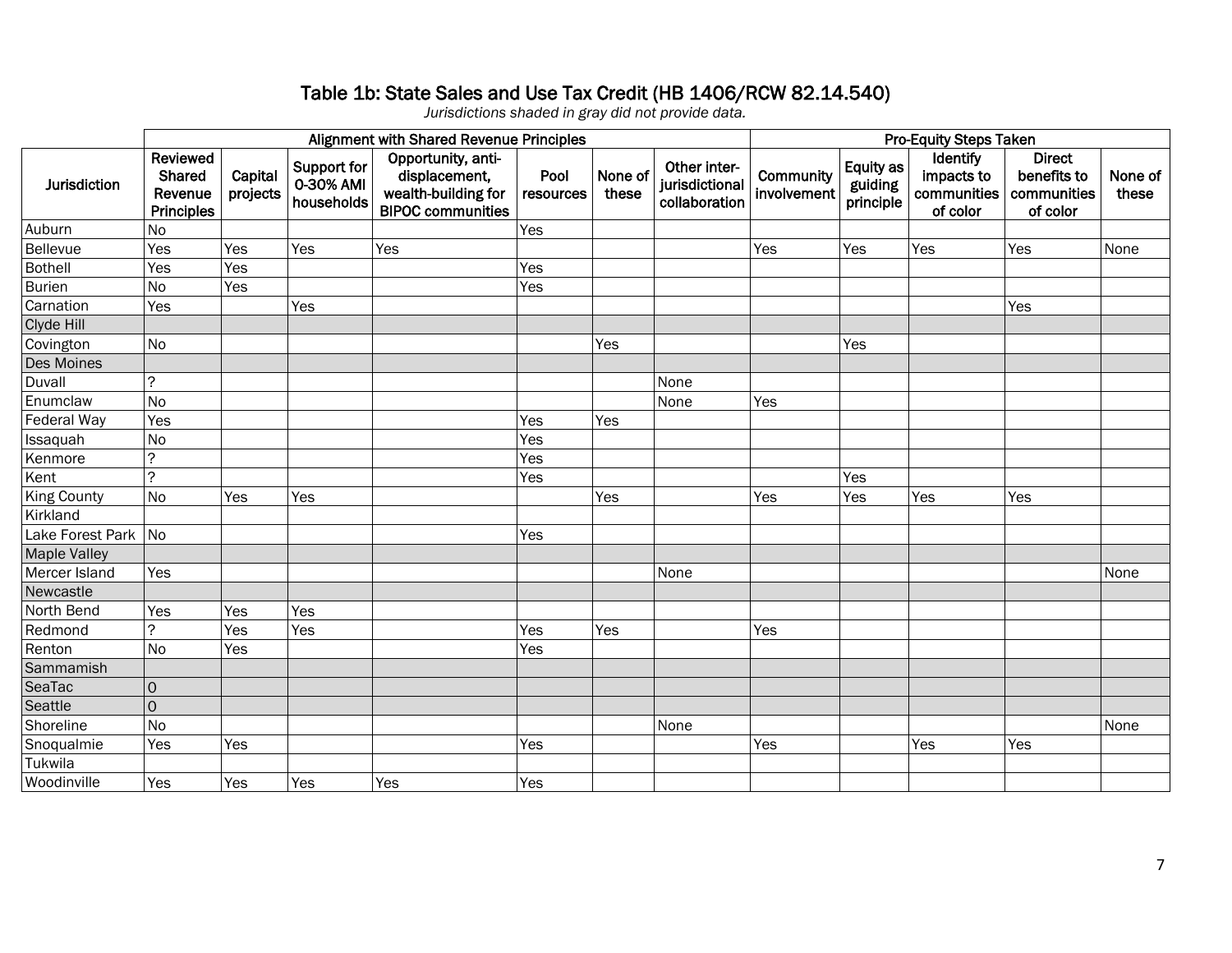## Table 2a: Local 0.1% Sales and Use Tax Credit (HB 1590/RCW 82.14.530)

*Jurisdictions shaded in gray did not provide data.*

|                     | Revenue                                     |                                                       | Use of Funds                                        |                                    |                           |                                 |                                      |                                      |  |
|---------------------|---------------------------------------------|-------------------------------------------------------|-----------------------------------------------------|------------------------------------|---------------------------|---------------------------------|--------------------------------------|--------------------------------------|--|
| <b>Jurisdiction</b> | Total Collections (\$)<br>Enactment-3/31/21 | Projected 2021<br><b>Total Collections</b><br>$($ \$) | Health- and<br>Housing-<br>Related<br>Services (\$) | <b>Capital Projects</b><br>$($ \$) | Facility O & M<br>$($ \$) | Housing, 0-30%<br>AMI (# units) | Housing, 30-<br>50% AMI (#<br>units) | Housing, 50-<br>80% AMI (#<br>units) |  |
| <b>Bellevue</b>     |                                             | \$6,208,249                                           |                                                     |                                    |                           |                                 |                                      |                                      |  |
| Covington           | \$586,845                                   | \$413,117                                             | \$234,738                                           | \$293,434                          |                           |                                 |                                      |                                      |  |
| Issaquah            | \$282,984                                   | \$1,209,012                                           |                                                     |                                    |                           |                                 |                                      |                                      |  |
| Kent                | \$258,472                                   | \$2,119,149                                           | \$300,000                                           |                                    |                           |                                 |                                      |                                      |  |
| King County         | \$8,148,231                                 | \$53,122,570                                          |                                                     |                                    |                           |                                 |                                      |                                      |  |
| <b>Maple Valley</b> |                                             | \$305,657                                             |                                                     |                                    |                           |                                 |                                      |                                      |  |
| North Bend          | \$23,825                                    | \$231,261                                             |                                                     |                                    |                           |                                 |                                      |                                      |  |
| Renton              | \$273,838                                   | \$2,347,721                                           |                                                     |                                    |                           |                                 |                                      |                                      |  |
| Snoqualmie          | \$5,000                                     | \$229,731                                             |                                                     |                                    |                           |                                 |                                      |                                      |  |
| Total               | \$9,579,195                                 | \$66,186,468                                          | \$534,738                                           | \$293,434                          | \$0                       | 0 units                         | 0 units                              | 0 units                              |  |

# Table 2b: Local 0.1% Sales and Use Tax Credit (HB 1590/RCW 82.14.530)

|                     |                                                    |                     |                                        | <b>Alignment with Shared Revenue Principles</b>                                  |                   | <b>Pro-Equity Steps Taken</b> |                                                 |                          |                                   |                                                   |                                                         |                  |
|---------------------|----------------------------------------------------|---------------------|----------------------------------------|----------------------------------------------------------------------------------|-------------------|-------------------------------|-------------------------------------------------|--------------------------|-----------------------------------|---------------------------------------------------|---------------------------------------------------------|------------------|
| <b>Jurisdiction</b> | Reviewed<br><b>Shared</b><br>Revenue<br>Principles | Capital<br>projects | Support for<br>0-30% AMI<br>households | Opportunity, anti-<br>displacement, wealth-<br>building for BIPOC<br>communities | Pool<br>resources | None of<br>these              | Other inter-<br>jurisdictional<br>collaboration | Community<br>involvement | Equity as<br>guiding<br>principle | Identify<br>impacts to<br>communities<br>of color | <b>Direct</b><br>benefits to<br>communities<br>of color | None of<br>these |
| <b>Bellevue</b>     | Yes                                                | Yes                 | Yes                                    | Yes                                                                              |                   | Yes                           |                                                 | Yes                      | Yes                               | Yes                                               | Yes                                                     |                  |
| Covington           | No.                                                | Yes                 | Yes                                    |                                                                                  | Yes               |                               |                                                 |                          |                                   |                                                   |                                                         | None             |
| Issaquah            | No                                                 | Yes                 |                                        |                                                                                  |                   |                               |                                                 |                          |                                   |                                                   |                                                         | None             |
| Kent                |                                                    |                     |                                        |                                                                                  | Yes               |                               |                                                 | Yes                      | Yes                               | Yes                                               | Yes                                                     |                  |
| <b>King County</b>  | Yes                                                | Yes                 | Yes                                    | Yes                                                                              |                   | Yes                           |                                                 | Yes                      | Yes                               | Yes                                               |                                                         |                  |
| <b>Maple Valley</b> |                                                    |                     |                                        |                                                                                  |                   |                               |                                                 |                          |                                   |                                                   |                                                         |                  |
| North Bend          | Yes                                                | Yes                 | Yes                                    | Yes                                                                              | Yes               |                               |                                                 |                          |                                   |                                                   |                                                         | None             |
| Renton              | Yes                                                | Yes                 | Yes                                    |                                                                                  |                   |                               |                                                 |                          | Yes                               |                                                   |                                                         |                  |
| Snoqualmie          | Yes                                                | Yes                 | Yes                                    |                                                                                  | Yes               | Yes                           |                                                 | Yes                      | Yes                               |                                                   |                                                         |                  |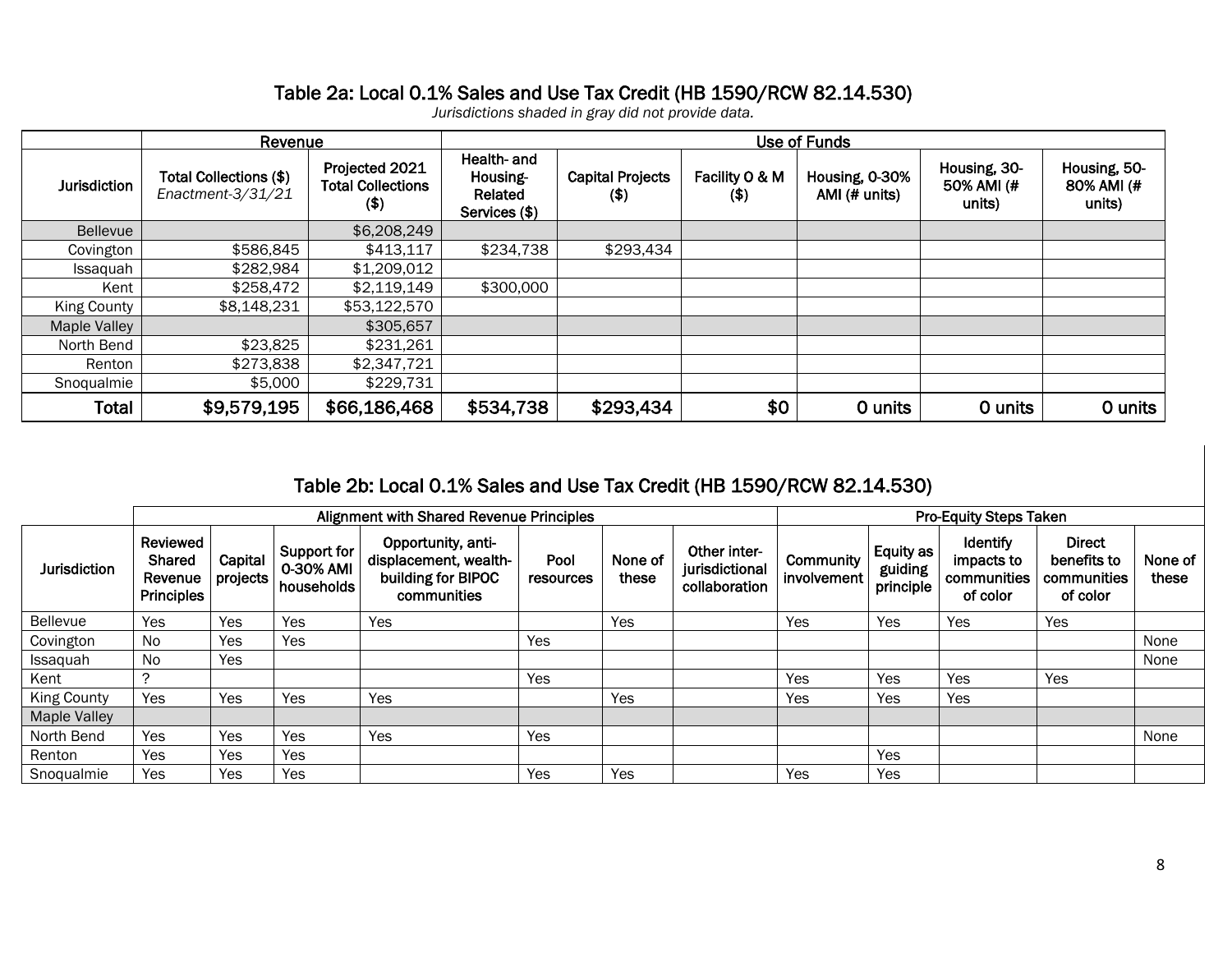# Table 3a: State Sales and Use Tax Credit (HB 1406/RCW 82.14.540)

|                | Which of the following strategies does the intended use of funds from this revenue source align with? (Check all that apply.)                                                                                                                                                                                                                                                                                                    |
|----------------|----------------------------------------------------------------------------------------------------------------------------------------------------------------------------------------------------------------------------------------------------------------------------------------------------------------------------------------------------------------------------------------------------------------------------------|
|                | Otherwise collaborate with other jurisdictions programmatically or financially (please describe)                                                                                                                                                                                                                                                                                                                                 |
| Covington      | We have contracted with two different vendors to provide rental assistance.                                                                                                                                                                                                                                                                                                                                                      |
| Federal<br>Way | Just a comment that the implementation plan will be developed with SKHHP so the priorities are not yet selected and may still align with the options included<br>here.                                                                                                                                                                                                                                                           |
| King<br>County | When resources are deployed there will be coordinating with the jurisdictions within which programs and projects are located. If there is ability to leverage<br>resources collectively we will do that.                                                                                                                                                                                                                         |
| Redmond        | Redmond is part of A Regional Coalition for Housing (ARCH). We have programmed a portion of our funds for ARCH's Housing Trust Fund. Remaining funds are<br>not allocated yet.                                                                                                                                                                                                                                                   |
| helpful?       | What challenges has your jurisdiction faced in implementing this program or deploying funds from this revenue source? What support would be or would have been                                                                                                                                                                                                                                                                   |
| Auburn         | Making sure that other cities agree to pool funds. And because the legislation allows cities below 100,000 to use for rental assistance it has the potential to<br>create differing opinions in an organization like SKHHP where some cities are below 100,000 and are allowed to use funds this way and other cities are (or<br>will be) above 100,000 and are precluded from using funds in this way.                          |
| <b>Burien</b>  | Given the city's challenging budgets, we are grateful for 1406 funds as it is likely the only way we could invest in affordable housing but even with pooling<br>funds with other cities, it will take time and other large investments to collect enough funds to actually build a project.                                                                                                                                     |
| Carnation      | Dollar Amounts are not significant to disperse at this time. No Affordable/Low Income housing exists in our jurisdiction at this time. Working to establish that<br>with local partner in the future.                                                                                                                                                                                                                            |
| Covington      | The two vendors that we are using we already within our human services network so it was an easy transition since they already provided rental assistance to<br>residents.                                                                                                                                                                                                                                                       |
| Duvall         | The City plans on partnering with a non-profit to provide rental assistance to qualified low income residents                                                                                                                                                                                                                                                                                                                    |
| Enumclaw       | None, our funds are used solely for rental assistance to tenants.                                                                                                                                                                                                                                                                                                                                                                |
| Federal        | The City is committing 100% of the 1406 funds to pooling with SKHHP. Developing the ILA for the capital fund is concluding. I am not sure other support would                                                                                                                                                                                                                                                                    |
| Way            | have reduced the length of time.                                                                                                                                                                                                                                                                                                                                                                                                 |
| Issaquah       | It would be helpful to know pros and cons of different options for deploying the collected funds for the City Council to decide on the best option that meets the<br>needs of the Issaquah community.                                                                                                                                                                                                                            |
| Kent           | Kent has committed to pooling HB 1406 funds with SKHHP, and equity will be a key consideration with SKHHP's capital funding process. Planning is still in<br>development and boxes that are not checked in preceding questions may very well be part of current/pending planning. One challenge with the funding is that<br>it does not cover administrative costs for the planning, implementation and deployment of the funds. |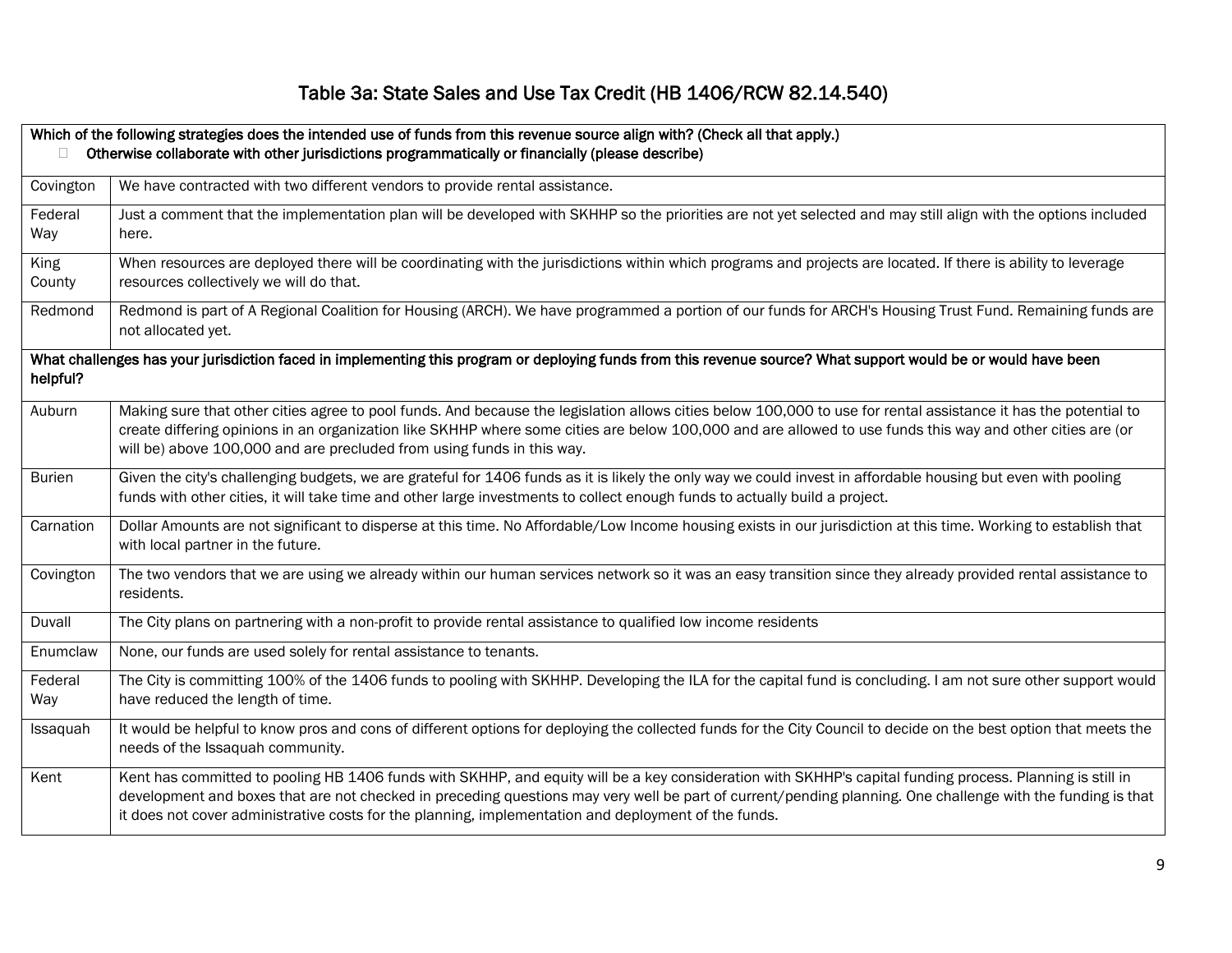| King<br>County          | Collections where much lower than expected in 2019-2020, funds have not yet been deployed. Looking forward to starting deployment of these funds in<br>2021.                                                                                                                                                                                                                                                                                                                                                                                                            |
|-------------------------|-------------------------------------------------------------------------------------------------------------------------------------------------------------------------------------------------------------------------------------------------------------------------------------------------------------------------------------------------------------------------------------------------------------------------------------------------------------------------------------------------------------------------------------------------------------------------|
| Lake<br>Forest<br>Park  | Being a small city, cash flow from this source is small. We will partner with either other cities or non-profits to utilize our limited funds.                                                                                                                                                                                                                                                                                                                                                                                                                          |
| Mercer<br><b>Island</b> | Mercer Island has not faced any challenges in implementing/deploying funds from the HB 1406 sales tax revenue. This funding was integrated into an<br>existing program (Mercer Island Youth and Family Services Emergency Assistance), so the infrastructure for deploying the funds was already established and<br>there were no challenges and no support needed. In 2020, \$29,183.81 was expended for Rental Assistance for income-qualified Mercer Island residents.<br>\$16,281.84 has been expended so far in 2021, and we anticipate using all available funds. |
| North<br>Bend           | Same comments as [under this section in Table 3b].                                                                                                                                                                                                                                                                                                                                                                                                                                                                                                                      |
| Redmond                 | We have not had problems. Total amount collected has been \$309,000 and \$290,000 was allocated to ARCH HTF. Funds are small compared to the need.<br>This is one tool we use.                                                                                                                                                                                                                                                                                                                                                                                          |
| Renton                  | Challenge and time of drafting the legal infrastructure (ILA) to actually have the mechanism to pool the funds. Capital fund, into which funds are pooled, does<br>not have articulated priorities, process, or an established Advisory Committee to provide equity/community perspective to funding.                                                                                                                                                                                                                                                                   |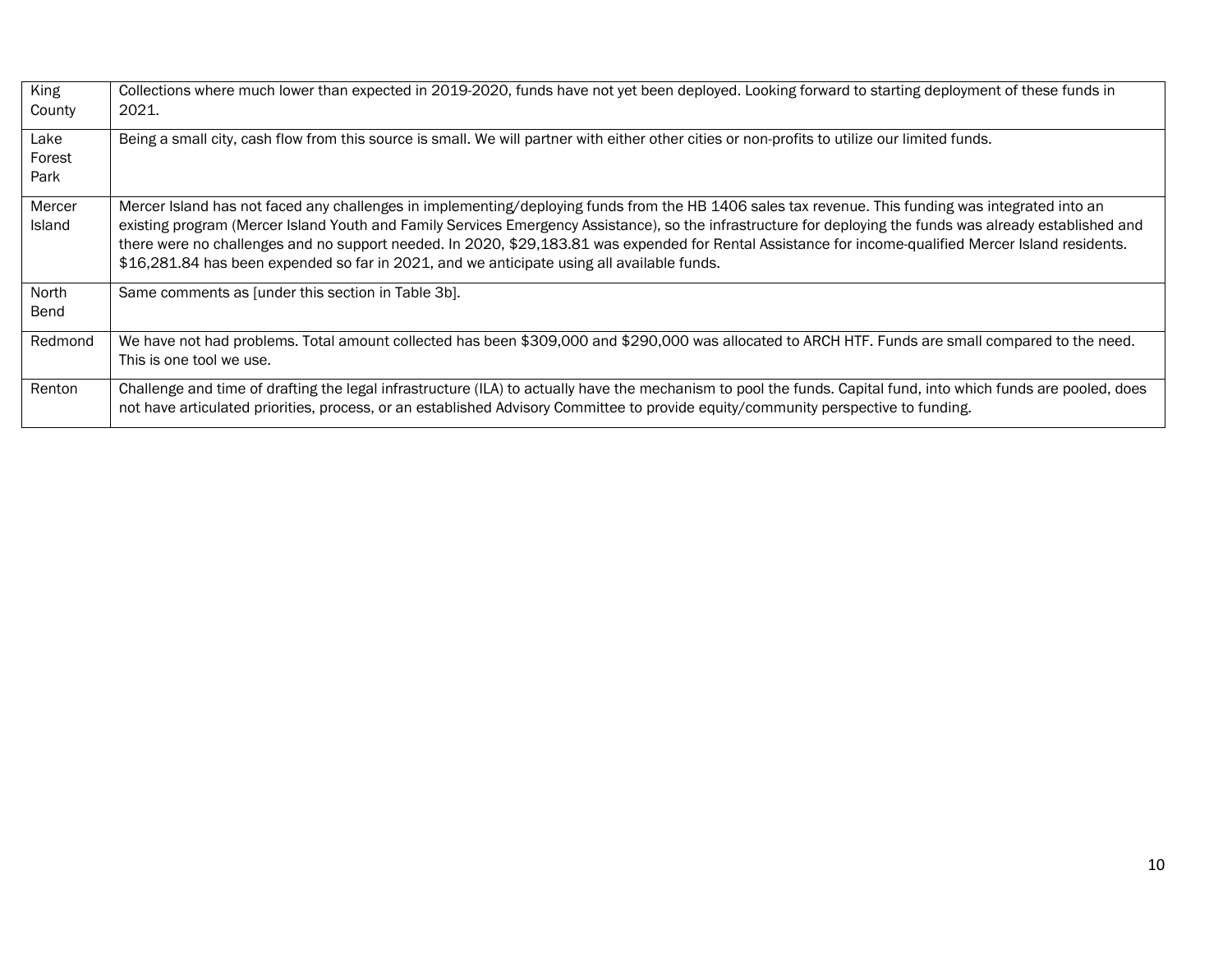# Table 3b: Local 0.1% Sales and Use Tax Credit (HB 1590/RCW 82.14.530)

| $\Box$             | Which of the following strategies does the intended use of funds from this revenue source align with? (Check all that apply.)<br>Otherwise collaborate with other jurisdictions programmatically or financially (please describe)                                                                                                                                                                                                                                                                                                                                                                                                                                                  |
|--------------------|------------------------------------------------------------------------------------------------------------------------------------------------------------------------------------------------------------------------------------------------------------------------------------------------------------------------------------------------------------------------------------------------------------------------------------------------------------------------------------------------------------------------------------------------------------------------------------------------------------------------------------------------------------------------------------|
| Bellevue           | Bellevue has not established the parameters for the 1590 fund as yet, but we may consider opportunities to partner with King County.                                                                                                                                                                                                                                                                                                                                                                                                                                                                                                                                               |
| <b>King County</b> | Yes, the County is collaborating closely with jurisdictions on the implementation and coordinating on identifying property in their jurisdiction that could be<br>utilized to support the County's new Health through Housing initiative funded by 1590.                                                                                                                                                                                                                                                                                                                                                                                                                           |
| Snoqualmie         | Partnerships with non-profits, service providers, etc                                                                                                                                                                                                                                                                                                                                                                                                                                                                                                                                                                                                                              |
| helpful?           | What challenges has your jurisdiction faced in implementing this program or deploying funds from this revenue source? What support would be or would have been                                                                                                                                                                                                                                                                                                                                                                                                                                                                                                                     |
| <b>Bellevue</b>    | We are currently evaluating barriers through stakeholder outreach and interviews.                                                                                                                                                                                                                                                                                                                                                                                                                                                                                                                                                                                                  |
| Covington          | Our Council has adopting a policy to help guide the decision making process.                                                                                                                                                                                                                                                                                                                                                                                                                                                                                                                                                                                                       |
| Issaquah           | The Council amended the tax to be "automatically repealed if (a) a memorandum of understanding providing at least \$2 Million of funding for Issaquah<br>Transit Oriented Development Project tenant improvements is signed with King County or (b) if King County does not enact a county-wide one-tenth of one<br>percent housing and related services tax on or before December 31, 2020." The City has asked for an inter-local agreement for use of funds and the County<br>prefers an MOU. The County is also simultaneously trying to work with all the rest of the cities in King County on spending of this money. Issaquah is<br>collecting the sales tax and holding it |
| Kent               | It is a challenge to answer the questions comprehensively at this time given we are still in the process of drafting an implementation plan. (Responses to<br>question 5 are related to planning that is in progress or pending.) Kent hopes to pool the capital portion with SKHHP along with 1406 funds to maximize the<br>capacity for South King County projects. One challenge with the funding source is that it does not allow for covering administrative costs associated with the<br>planning, implementation and deployment of the funds.                                                                                                                               |
| <b>King County</b> | The County is in the process of implementing Health Through Housing now supported by 1590 funds and developing the long term Implementation plan.<br>Coordinating with multiple jurisdictions and external partners does take additional and needed time as well staff resources but is necessary to achieve our<br>collective goal.                                                                                                                                                                                                                                                                                                                                               |
| North Bend         | We are just at the beginning phase and need a Housing Needs Assessment and Inventory completed as well. Funds for those documents would be helpful.                                                                                                                                                                                                                                                                                                                                                                                                                                                                                                                                |
| Renton             | Challenge of setting and coordinating priorities with a funding source that has multiple uses and target populations. Challenge to define qualified uses of<br>funds in terms of operating dollars. It would have been helpful to have guidance on the process to established equity-based and county-aligned priorities.                                                                                                                                                                                                                                                                                                                                                          |
| SeaTac             | We felt the amount was too small to be impactful and letting KC manage it was a better option.                                                                                                                                                                                                                                                                                                                                                                                                                                                                                                                                                                                     |
| Snoqualmie         | Lack of specificity in the legislation that would aid in implementation and annual reporting, guidance                                                                                                                                                                                                                                                                                                                                                                                                                                                                                                                                                                             |